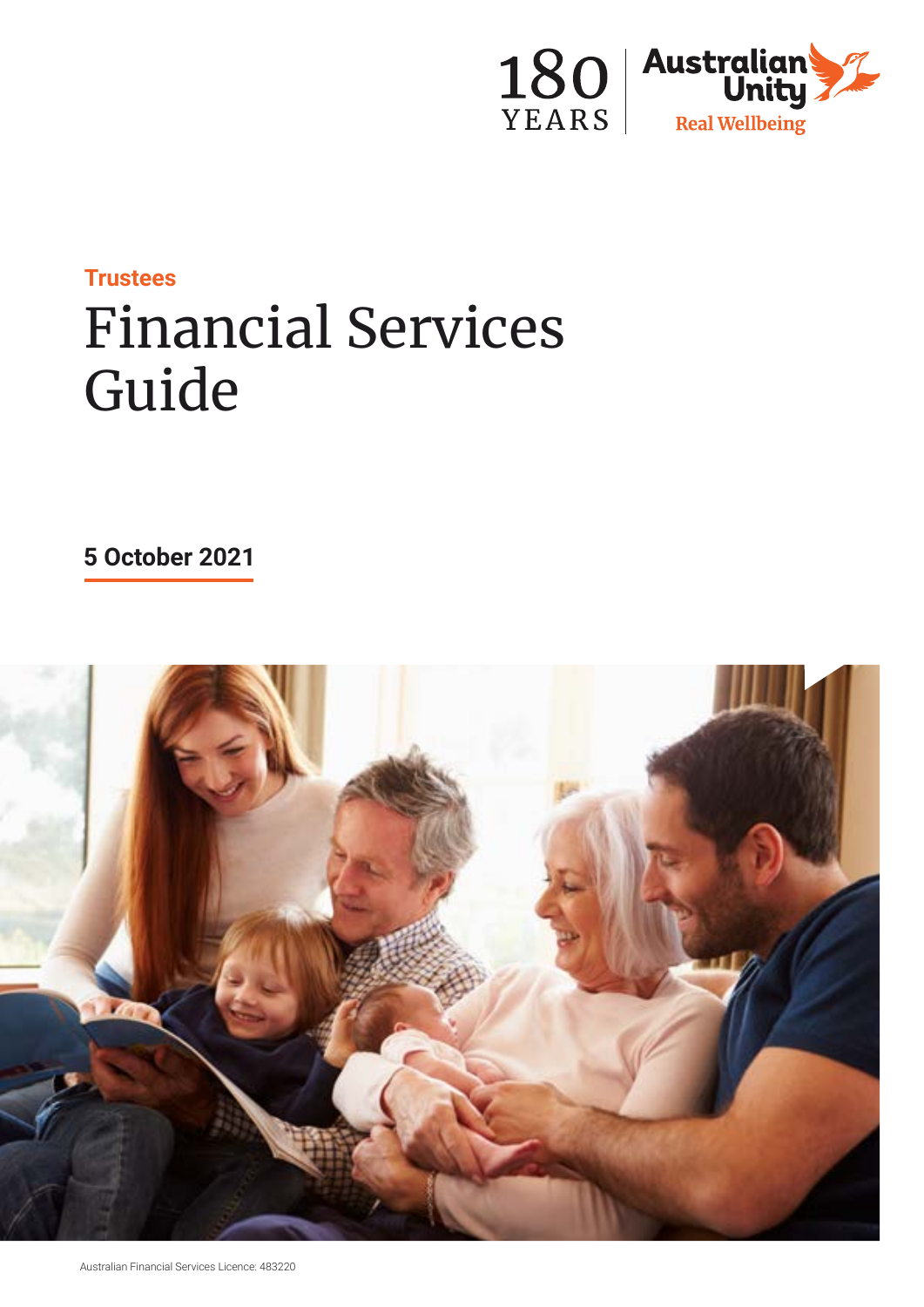## Fees and Charges Schedule

## Australian Unity Trustees

This Financial Services Guide (FSG) is issued by Australian Unity Trustees Limited under the requirements of its Australian Financial Services Licence (AFSL) No. 483220.

This is an important document that provides you with information about the financial services that Australian Unity Trustees is authorised to provide.

It will inform you and assist you in deciding whether to use any of the services offered by Australian Unity Trustees.

This document provides you with information about:

- **•** The services and products we provide under the Australian Unity Trustees AFSL:
- **•** Remuneration received by Australian Unity Trustees and other related entities:
- **•** Australian Unity Trustees' complaints handling process and:
- **•** Our professional indemnity and compensation arrangements.

## Products and services

Australian Unity Trustees is the holder of an AFSL. Under this licence, Australian Unity Trustees can, amongst other things:

- **•** Provide general financial product advice
- **•** Deal in, vary, acquire and dispose of:
	- Basic deposit products
	- General insurance products
	- Investment products
	- Interests in managed investment schemes (including Investor Directed Portfolio Services)
	- Government debentures, securities, equities or bonds
	- Life products
	- Superannuation and Retirement Savings Accounts
- **•** Provide custodial or depository services (other than Investor Directed Portfolio Services)
- **•** Provide traditional trustee services:
	- Estate planning / will preparation
	- Estate administration
	- Trust management and administration
	- Financial manager, administrator or attorney
	- Charitable foundations

Any services we offer will be provided directly to you as our client. We do not act as a representative of any other licensee.

Our staff are authorised by Australian Unity Trustees to provide these services to you. Our staff are salaried employees of the Australian Unity Group.

Australian Unity Trustees does not provide personal financial advice. If required, personal financial advice will be provided to you by a representative of Australian Unity Personal Financial Services.

Representatives and staff may be entitled to a salary or share bonus, subject to their performance, the performance of Australian Unity Trustees and the overall performance of the Australian Unity Group.

This Financial Services Guide (FSG) dated 5 October 2021 together with the current Australian Unity Trustees Fees & Charges Schedule constitutes a complete FSG. This FSG is issued by Australian Unity Trustees Limited ABN 55 162 061 556, AFSL No: 483220, Registered office: Level 15, 271 Spring Street, Melbourne VIC 3000.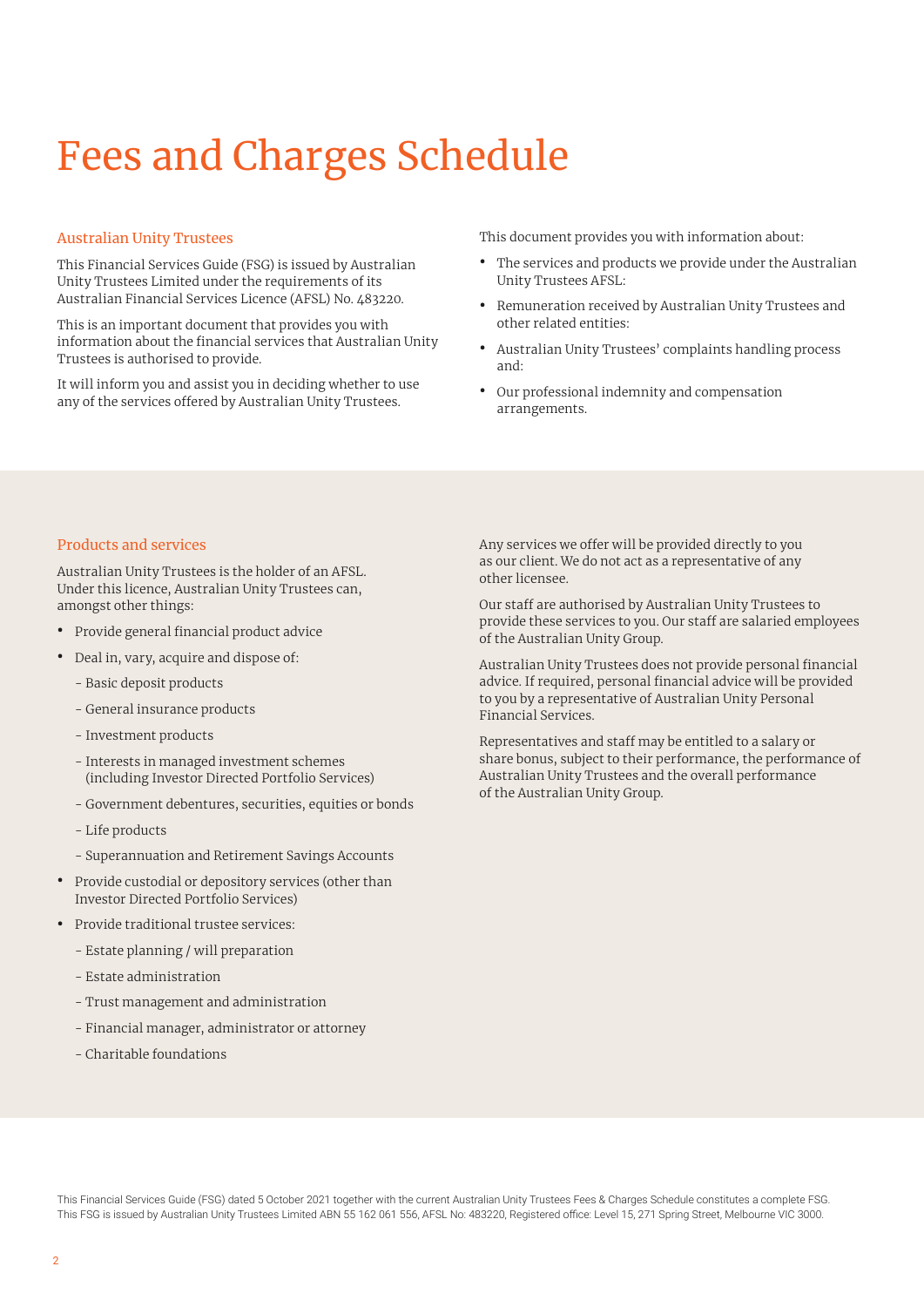#### Other documents you may receive

You may also receive other documents when Australian Unity Trustees provides services or products to you.

If you receive personal financial advice from a representative of Australian Unity Personal Financial Services Ltd, you will be provided with a Statement of Advice (SoA). The SoA will take into account one or more of your financial situations, needs or objectives.

The SoA will contain the advice, the basis on which the advice is given, and information about commissions, fees and any associations which may have influenced that advice.

You may request a copy of the advice or any further advice provided to you by contacting your financial advisor.

If you invest in any financial product you will receive a Product Disclosure Statement (PDS). The PDS is intended to help you make an informed decision about acquiring the financial product as it contains information about the features, risks, fees, terms and conditions of the financial product.

#### Fees & charges

Australian Unity Trustees may charge fees for service and products we may provide to you.

The Australian Unity Trustees Fees & Charges Schedule must be read in conjunction with this FSG and is also available on the Australian Unity Trustees Website at: www. australianunity.com.au/trustees

## Providing instructions to Australian Unity Trustees

You can contact Australian Unity Trustees by using the contact details provided within this FSG or by visiting the Australian Unity Trustees website at: www.australianunity.com.au/ trustees

Some products and services may have specific requirements with regard to the provision of instructions in order to execute certain transactions.

Please refer to the Product Disclosure Statement for this information, where applicable.

## Relationships or associations with financial product providers

Australian Unity Trustees is part of the Australian Unity Group and we may refer clients to other related entities within the Group for products and services.

Our staff or representatives may attend conferences or seminars that may be partly or fully sponsored by providers of financial service products.

No sponsor or amount of sponsorship influences the recommendations made by representatives, for any financial services or products. We do not receive or pay any referral fees from any related or unrelated parties.

#### Australian Unity Group remuneration

Australian Unity Trustees may recommend the use of Australian Unity Group products or services, which may have upfront fees, costs, or ongoing commissions.

The Australian Unity Group may be entitled to an upfront fee or ongoing commission from a particular financial service or product.

#### Compensation and Professional Indemnity Insurance

Australian Unity Trustees maintains a Professional Indemnity Insurance policy that satisfies the compensation requirements under section 912B of the Corporations Act 2001.

The policy provides indemnity for breaches of the Corporations Act 2001 by Australian Unity Trustees, including representatives who are no longer employed by the Australian Unity Group.

#### Privacy

Personal information that you provide to Australian Unity Trustees is subject to applicable Privacy laws including the Privacy Act (1998) and the Australian Privacy Principles. This information is handled in accordance with the Australian Unity Privacy Policy and to meet our obligations under the Anti-Money Laundering and Counter Terrorist Financing Act (2006).

If you have any questions on how the Australian Unity Group handles your personal information or your rights to access your personal information, please contact us directly by calling 13 29 39 or write to the:

#### **Group Privacy Officer**

Australian Unity Limited 271 Spring Street MELBOURNE VIC 3000

Alternatively visit our website at australianunity.com.au to view our Privacy Policy.

This Financial Services Guide (FSG) dated 5 October 2021 together with the current Australian Unity Trustees Fees & Charges Schedule constitutes a complete FSG. This FSG is issued by Australian Unity Trustees Limited ABN 55 162 061 556, AFSL No: 483220, Registered office: Level 15, 271 Spring Street, Melbourne VIC 3000.